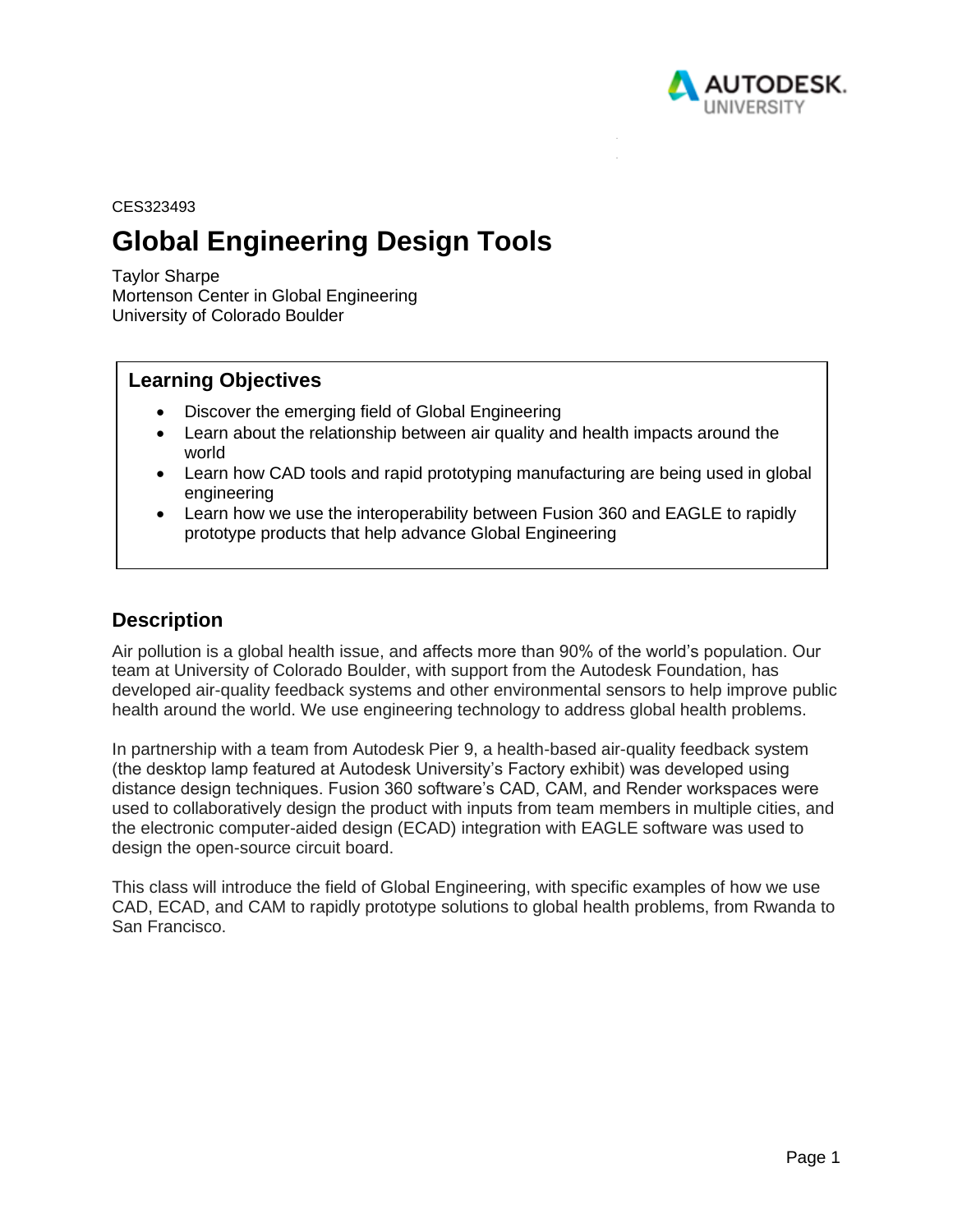



# **Taylor Sharpe, Mortenson Center in Global Engineering at CU Boulder**

Taylor Sharpe is an Environmental Engineering PhD student, doing his research in the Mortenson Center in Global Engineering at the University of Colorado, Boulder. He is also the rapid prototyping lab manager responsible for design, testing and production of impact evaluation technologies. This space is also used to train engineers in rapid prototyping techniques to help transform ideas into products.

Taylor's background is in Mechanical Engineering. He works as a design engineer for SweetSense, Inc., a social enterprise that uses sensor technology to help utilities, governments and other partners improve their service delivery and keep water running. For the last six years, Taylor has been involved in the development and deployment of IoT sensor systems to improve quality of water service delivery, examine impacts of health interventions, and optimize operations and maintenance operations in at-risk communities.

Taylor was recently hosted as an Impact Resident at Autodesk's Pier 9 workshop, with support from the Autodesk Foundation. His PhD research focuses on how to best use cutting-edge design and manufacturing tools to rapidly deploy sensors to measure and improve public health interventions. He's especially interested in how designers can collaborate even across great distances to produce products that are appropriate and useful to partners.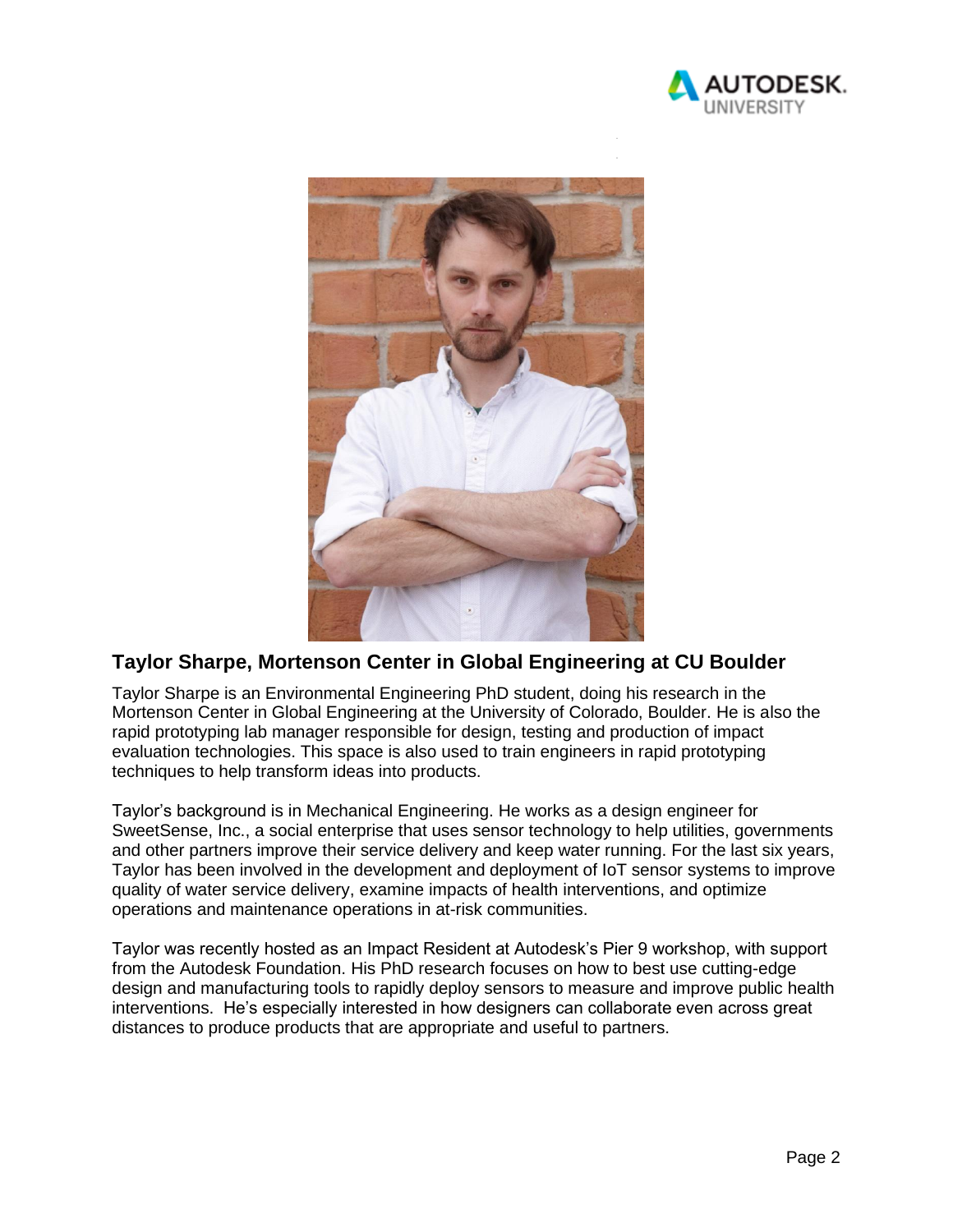

# **MORTENSON CENTER<br>GLOBAL ENGINEERING**

# **What is Global Engineering?**

Global Engineering, based out of the Mortenson Center at CU Boulder, is an emerging field which seeks to prepare engineers to make meaningful, impactful contributions to global development efforts by serving as the professional engineering analog to Global Health and Development Economics.

Global Engineering envisions a world where everyone has access to safe water, sanitation, energy, food, shelter, and infrastructure. We are concerned with the unequal and unjust distribution of access to basic services, and seek to inform and improve poverty alleviation efforts by applying engineering research tools to identify drivers, determinants, and impactful solutions to increase access to reliable services.

The Mortenson Center trains engineers to develop and evaluate technologies that could have an impact on poverty alleviation – but given the complex systems that lead to and perpetuate unequal access to resources, technological solutions are not enough. Global Engineering students are trained to consider the historical drivers of poverty; to measure the impacts of health and environmental interventions; to learn from the failures of the international development community and apply these lessons constructively.

Global Engineering leverages remote sensing, IoT instrumentation, well-designed impact evaluation programs, and systems science approaches to improve engineers' abilities to positively impact global development programs.

The Mortenson Center at CU Boulder offers a Global Engineering graduate certificate program for MS and PhD students in a number of engineering disciplines, and an undergraduate minor available to engineering students. Student disciplines include civil and environmental engineering, civil systems, water resources, mechanical engineering, and electrical engineering. Certificate focuses include International Development theory and principles, engineering project management, field methods, WASH, humanitarian aid, and household energy.

As part of the Global Engineering Certificate, students are required to develop their professional skills in the field through a practicum placement with one of a network of host organizations which span the breadth of international development, from small NGOs all the way up to influential multilaterals. Recent practicum placements include BuildChange, Water for People, WorldVision, Sanergy Inc., and the World Bank.

*WWW.COLORADO.EDU/CENTER/MORTENSON/*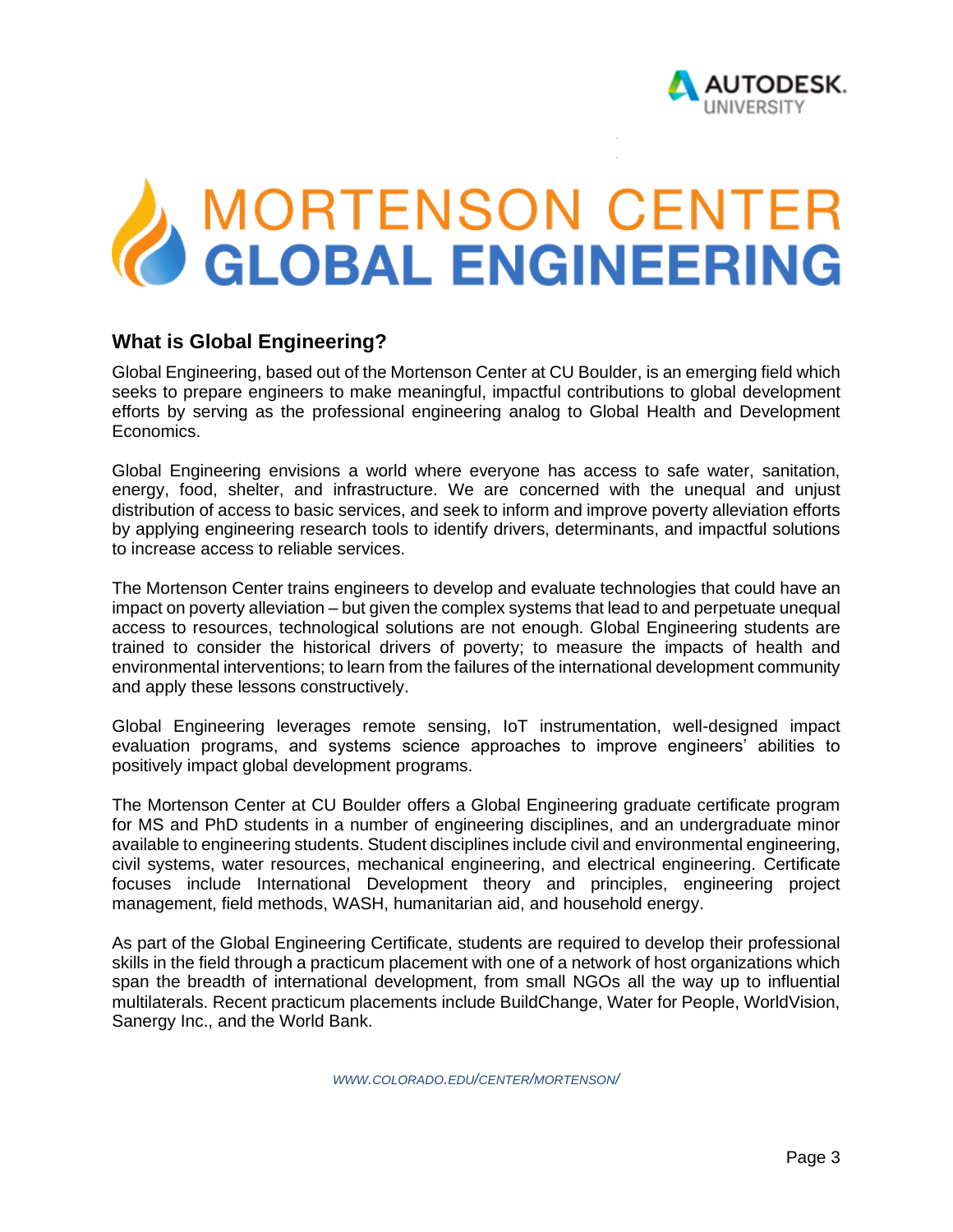

# **Mortenson Center Project Examples**

#### **The Drought Resilience Impact Platform (DRIP)**

Climate change and unsustainable environmental practices decrease access to clean water sources, and put increasing stress on vulnerable populations in droughtprone regions. Although the severity of the impacts varies regionally, this threat is not limited to low-income countries. There is a pressing need for characterization and monitoring of groundwater resources. Global Engineering faculty, staff and students are working to apply remote sensing, instrumentation, and water resource management platforms to increase drought resilience globally. This effort is applicable



both in rural areas where vulnerable populations are heavily impacted by climate change – like East Africa – and in areas where an agricultural economy is reliant on groundwater – like California.

#### **Infrastructure Resilience and Disaster Recovery**

In the face of increasing natural disasters, it's more important than ever to understand what factors can mitigate the worst impacts of disasters and how communities can become more resilient. Mortenson Center researchers are contributing to the engineering literature by examining risk reduction strategies in building construction, and by improving decision-making during resettlement and reconstruction efforts.

#### **Sustainable WASH Systems**

Water, sanitation and hygiene (WASH) systems have long been a focus of international development, with plenty of engineering effort put towards technologies that could improve public health outcomes. But consistent failures to take a systems-level approach have led to projects with limited staying power. A research group at the Mortenson Center, with USAID funding, is examining how to use systems thinking to improve the sustainability of WASH interventions. The goal is to help local operators improve quality of service delivery,



and maintain high levels of functionality where they are needed most.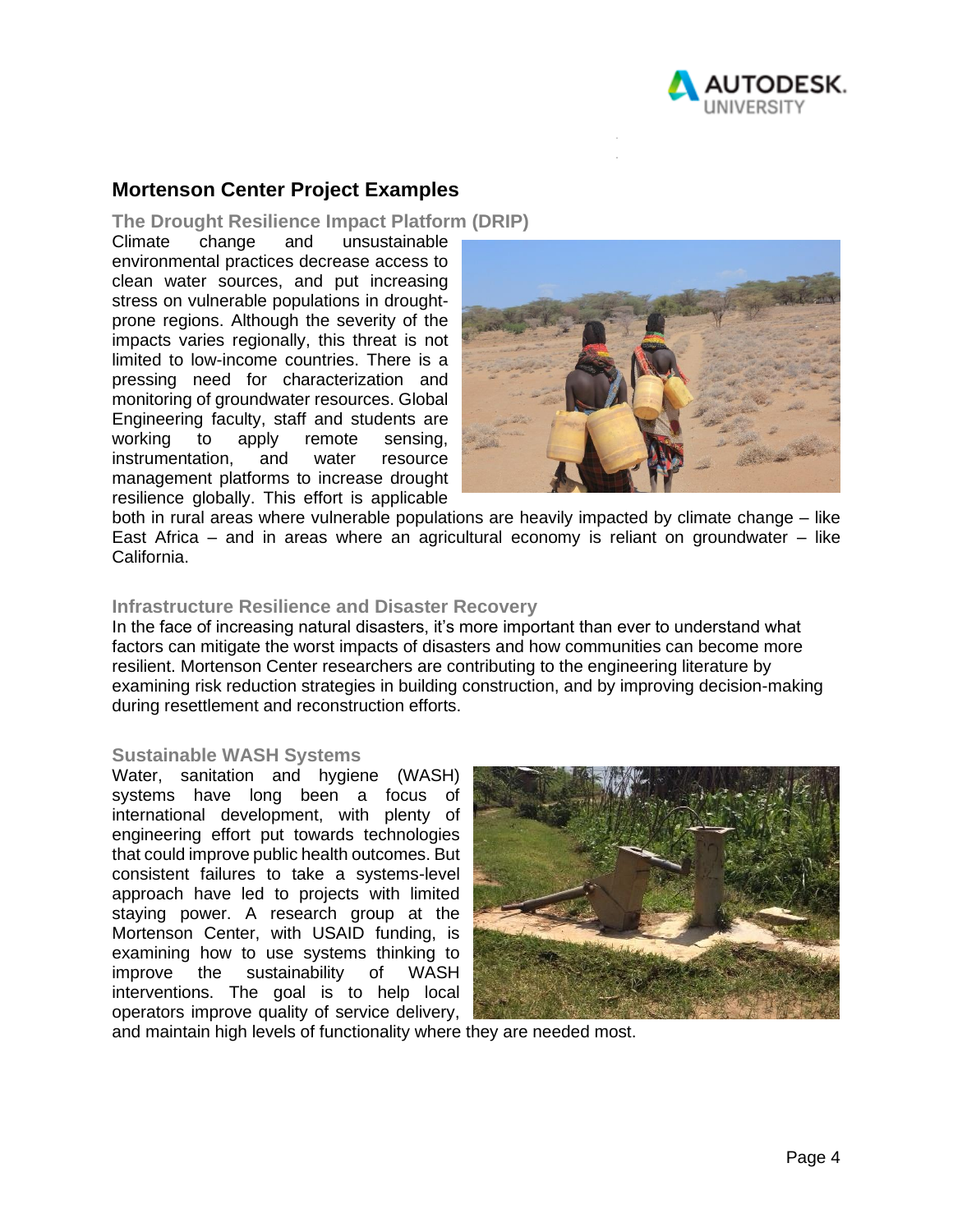

# **Case Study: Air Quality Sensors for Global Engineering**

**What's the issue?**

Air pollution is a serious public health issue everywhere in the world.

For the significant segment of the world's population who burn wood and charcoal for their daily energy needs, indoor air pollution is one of the leading causes of morbidity and mortality, and especially impacts children under the age of 5. Acute Lower Respiratory Infection is one of the leading killers of children, and air pollution also exacerbates the effects of other environmental health threats.

In emerging markets where significant gains have recently been made regarding wages and jobs, outdoor air quality as a result of industrial activity has a tremendous impact on public health.

In rich economies where environmental regulation has attempted to decrease the threat of air pollution, significant public health impacts are still experienced – in the US alone, particulate matter air pollution is estimated to cause over 85,000 premature deaths annually. In the face of climate change and higher incidence of fires, and as the political system embraces ideologies of de-regulation, the health gains made since the 1970s could soon be diminished.

#### **What's the threat?**

A number of air pollution contaminants have been shown to impact health. The type of pollution most strongly associated with health risks is PM<sub>2.5</sub> pollution, which describes airborne particles smaller than 2.5µm in diameter or smaller. These particles are small enough to be absorbed into the lungs, and are associated with respiratory infection, heart disease, lung cancer, and stroke.



*PM2.5 PARTICLES ARE SHOWN HERE IN COMPARISON TO THE DIAMETER OF A HUMAN HAIR*

#### **What are we doing about it?**

Global Engineering researchers are working to turn invisible threats visible. PM<sub>2.5</sub> particles – only a fraction of the size of a human hair – are small enough that they are invisible to the human eye. But recent advances in sensor technology have allowed for accurate, low-cost PM<sub>2.5</sub> sensors to be deployed on large scales.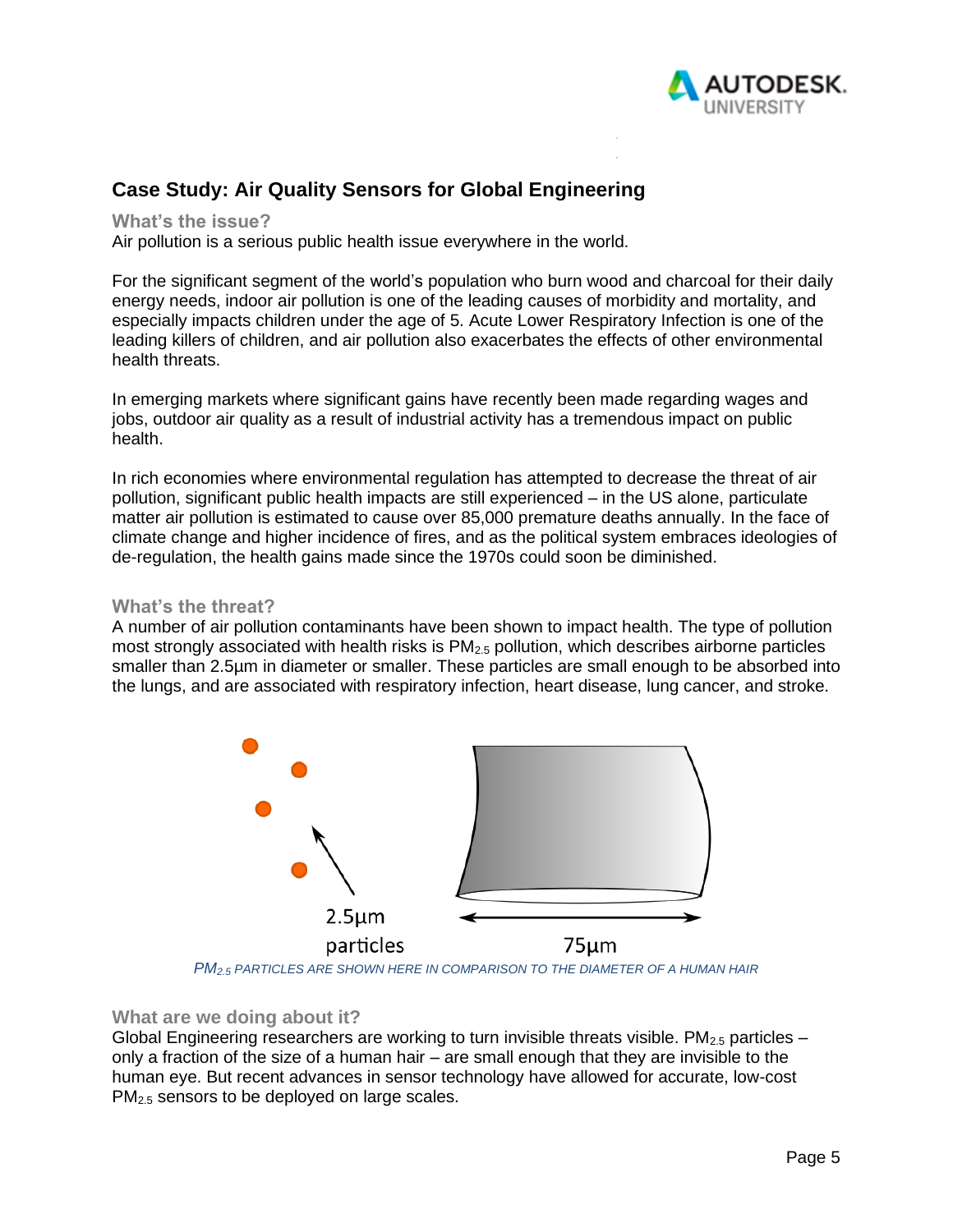

**In Rwanda**, where the public health impacts of indoor air pollution are severe and where deforestation is a serious environmental threat, Global Engineering researchers are asking questions about whether access to environmental data can improve the success of public health interventions – in this case, whether clean cooking technologies are embraced more when households have access to real-time air quality data. Household air quality sensors co-designed with Rwandese women have been deployed to 100 households, where they provide real-time feedback about the particulate matter pollution in the household.



*AIR QUALITY SENSORS CAN ANSWER RESEARCH QUESTIONS ABOUT WHETHER ACCESS TO ENVIRONMENTAL DATA IS USEFUL AND ACTIONABLE ON THE HOUSEHOLD LEVEL, AND TO MORE FULLY EXAMINE CORRELATIONS BETWEEN AIR QUALITY, PERSONAL EXPOSURE, AND HEALTH OUTCOMES FOR HIGHLY VULNERABLE POPULATIONS*

*.*



*THE SENSORS WERE DESIGNED COLLABORATIVELY FOLLOWING A HUMAN-CENTERED DESIGN PROCESS, WITH ELECTRICAL AND MECHANICAL ENGINEERS PUSHING DESIGNS BACK AND FORTH USING AUTODESK FUSION 360*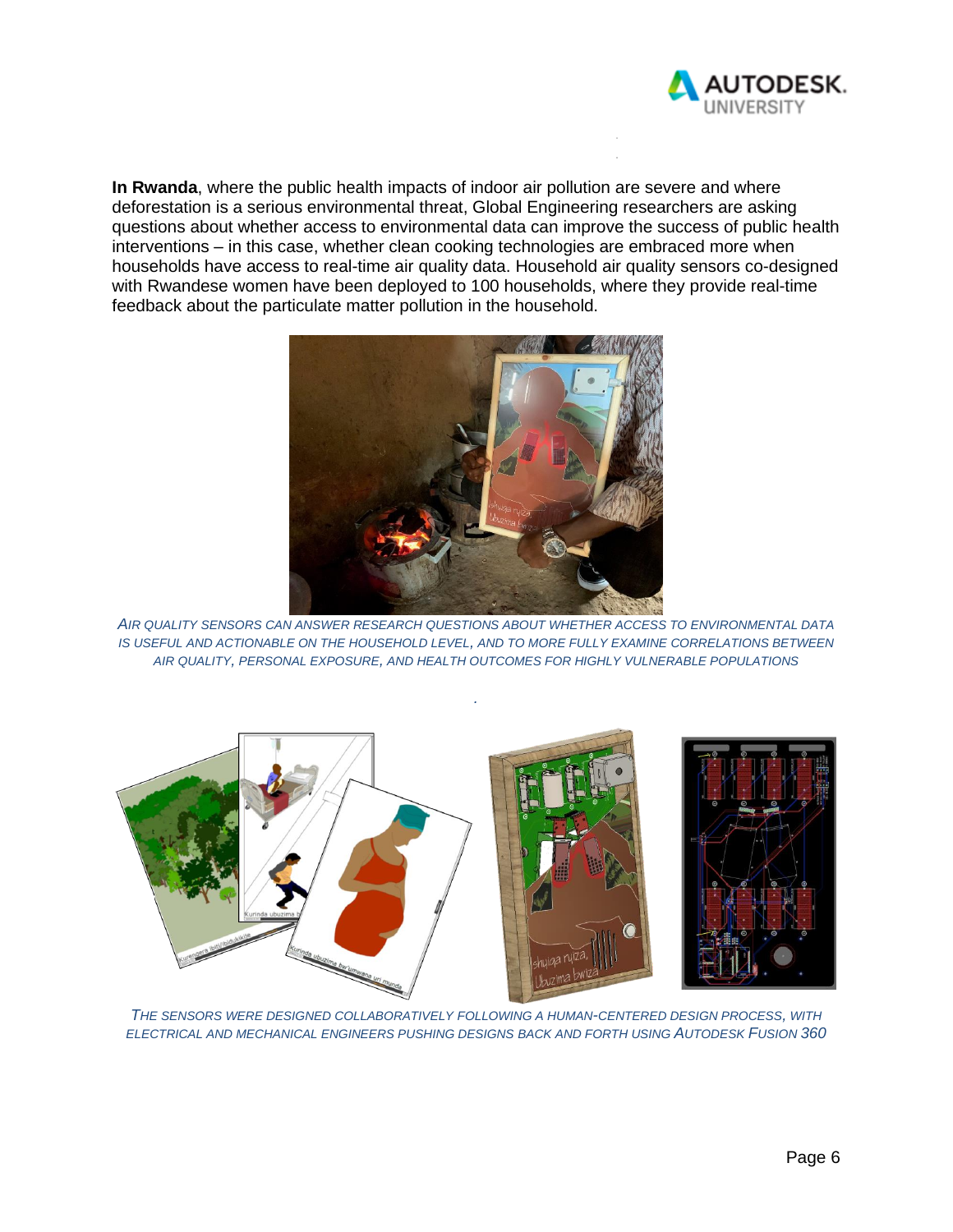

**In the US and the EU**, major sources of particulate matter pollution include power production, industrial processes, diesel fuel use, and seasonal wildfires. Populations with less political and economic power are often exposed to higher levels of environmental contaminants. Air pollution has recently been associated with spikes in strokes and heart attacks, and long-term exposure is associated with depression, aggression, and life-long health impacts. The first step to exposing this risk is to make it visible, so we teamed up with engineers and designers at Pier 9 to develop a collaboratively engineered air quality lamp to shine some light on this threat. The main goal is to expose people at AU and the larger online maker community to just one way that sensor technology can give us important information about environmental threats.



*DESIGN CONCEPTS WERE SHARED IN THE VIRTUAL WORKSPACE*



*MECHANICAL AND ELECTRICAL DESIGN WERE SIMULTANEOUSLY COMPLETED BY ENGINEERS IN TWO LOCATIONS – COLORADO AND CALIFORNIA*